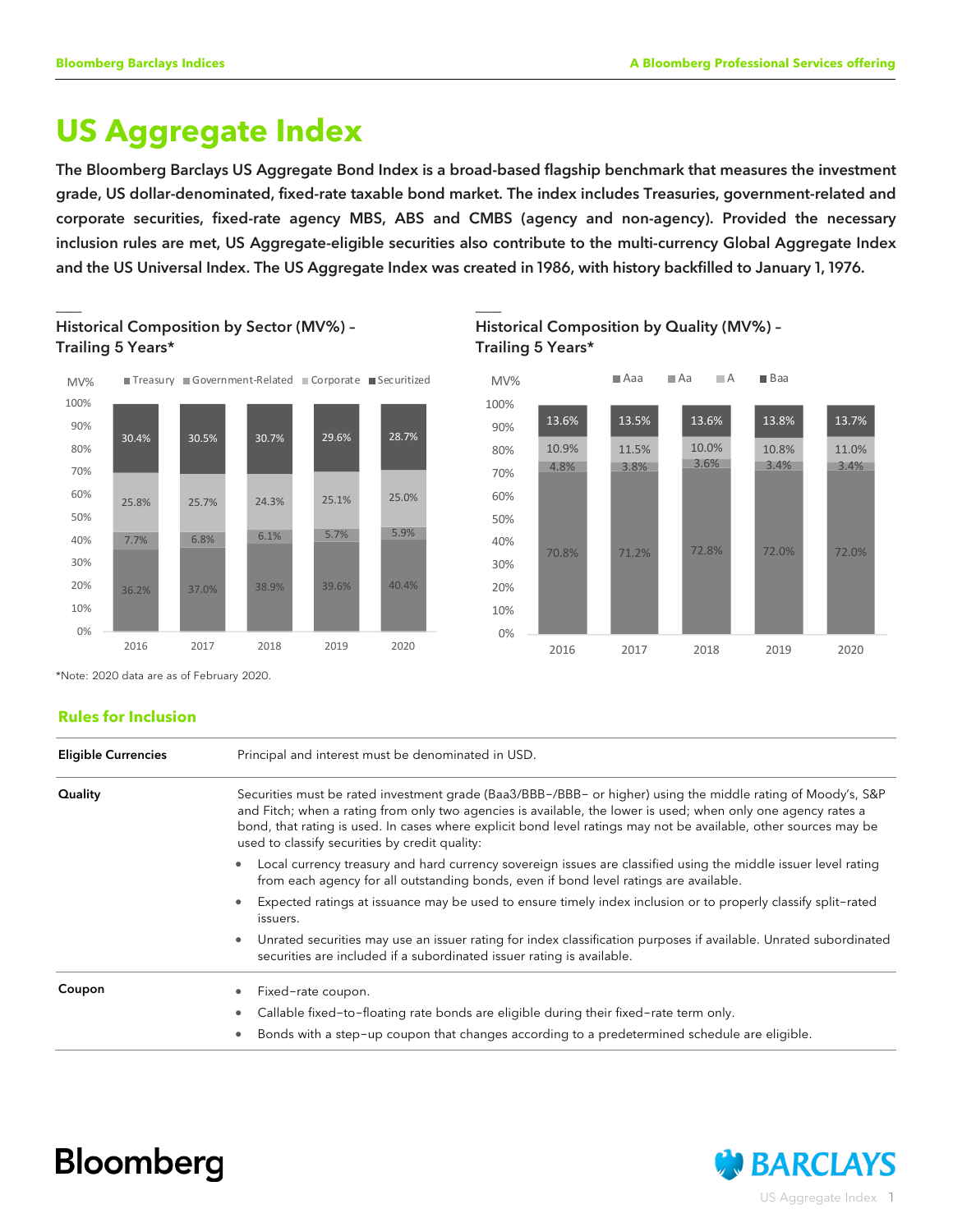| <b>Rules for Inclusion</b> |                                                                                                                                                                                                                                                                                                                                                                                                                                                                                                                                                                                                                                                                                                                                                                                                                                                                                                                                                                                                                                                                                                                                                                                                          |  |  |  |  |
|----------------------------|----------------------------------------------------------------------------------------------------------------------------------------------------------------------------------------------------------------------------------------------------------------------------------------------------------------------------------------------------------------------------------------------------------------------------------------------------------------------------------------------------------------------------------------------------------------------------------------------------------------------------------------------------------------------------------------------------------------------------------------------------------------------------------------------------------------------------------------------------------------------------------------------------------------------------------------------------------------------------------------------------------------------------------------------------------------------------------------------------------------------------------------------------------------------------------------------------------|--|--|--|--|
| <b>Amount Outstanding</b>  | For Treasury, government-related and corporate securities, USD300mn minimum par amount outstanding.<br>For MBS pass-throughs, pool aggregates must have USD1bn par amount outstanding.<br>۰<br>For ABS, USD500mn minimum deal size and USD25mn minimum tranche size.<br>For CMBS, USD500mn minimum deal size with at least USD300mn amount outstanding remaining in the deal<br>and USD25mn minimum tranche size.<br>US Treasuries held in the Federal Reserve SOMA account (both purchases at issuance and net secondary<br>$\bullet$<br>market transactions) are deducted from the total amount outstanding. New issuance bought at auction by the<br>Federal Reserve does not enter the index. Net secondary market purchases/sales are adjusted at each month-<br>end with a one-month lag.                                                                                                                                                                                                                                                                                                                                                                                                          |  |  |  |  |
| <b>Maturity</b>            | At least one year until final maturity, regardless of optionality.<br>MBS must have a weighted average maturity of at least one year. CMBS and ABS must have a remaining<br>۰<br>average life of at least one year.<br>Bonds that convert from fixed to floating rate, including fixed-to-float perpetuals, will exit the index one year<br>۰<br>prior to conversion to floating-rate. Fixed-rate perpetuals are not included.<br>Sub-indices based on maturity are inclusive of lower bounds. Intermediate maturity bands include bonds with<br>$\bullet$<br>maturities of 1 to 9.999 years. Long maturity bands include maturities of 10 years or greater.                                                                                                                                                                                                                                                                                                                                                                                                                                                                                                                                             |  |  |  |  |
| <b>Market of Issue</b>     | SEC-registered securities, bonds exempt from registration at the time of issuance and SEC Rule 144A<br>securities with registration rights are eligible. A security with both SEC Regulation-S (Reg-S) and SEC Rule<br>144A tranches is treated as one security for index purposes. The 144A tranche is used to prevent double-<br>counting and represents the combined amount outstanding of the 144A and Reg-S tranches.<br>Global bonds are included.<br>۰<br>Bonds that were previously SEC-registered or 144A with registration rights but later deregistered by the<br>issuer remain index eligible.                                                                                                                                                                                                                                                                                                                                                                                                                                                                                                                                                                                               |  |  |  |  |
| <b>Seniority of Debt</b>   | Senior and subordinated issues are included.                                                                                                                                                                                                                                                                                                                                                                                                                                                                                                                                                                                                                                                                                                                                                                                                                                                                                                                                                                                                                                                                                                                                                             |  |  |  |  |
| Taxability                 | Only fully taxable issues are eligible.<br>٠<br>Build America Bonds (BAB) with the tax credit to the issuer are eligible; those with tax credits issued to<br>۰<br>investors are considered tax exempt.<br>Dividend Received Deduction (DRD) and Qualified Dividend Income (QDI) eligible securities are excluded.<br>۰                                                                                                                                                                                                                                                                                                                                                                                                                                                                                                                                                                                                                                                                                                                                                                                                                                                                                  |  |  |  |  |
| <b>Security Types</b>      | Included<br>Excluded<br>Contingent capital securities, including traditional<br>Bullet, putable, sinkable/amortizing and callable<br>۰<br>CoCos and contingent write-down securities<br>bonds<br>Taxable municipal securities, including Build America .<br>Bonds with equity type features (eg, warrants,<br>$\bullet$<br>convertibles, preferreds, DRD/QDI-eligible issues)<br>Bonds (BAB)<br>Tax-exempt municipal securities<br>$\bullet$<br>Original issue zero coupon and underwritten MTN<br>۰<br>Inflation-linked bonds, floating-rate issues<br>$\bullet$<br>Enhanced equipment trust certificates (EETC)<br>۰<br>Private placements, retail bonds<br>$\bullet$<br>Certificates of deposit<br>٠<br>USD25/USD50 par bonds<br>$\bullet$<br>Fixed-rate and fixed-to-float (including fixed-to-<br>۰<br>variable) capital securities<br>Structured notes, pass-through certificates<br>$\bullet$<br>Covered bonds (as of January 1, 2011)<br>Non-ERISA eligible CMBS issues<br>۰<br>$\bullet$<br>US agency CMBS (as of July 1, 2014)<br>CMBS A1A tranches (as of January 1, 2011)<br>۰<br>$\bullet$<br>Illiquid securities with no available internal or third-<br>$\bullet$<br>party pricing source |  |  |  |  |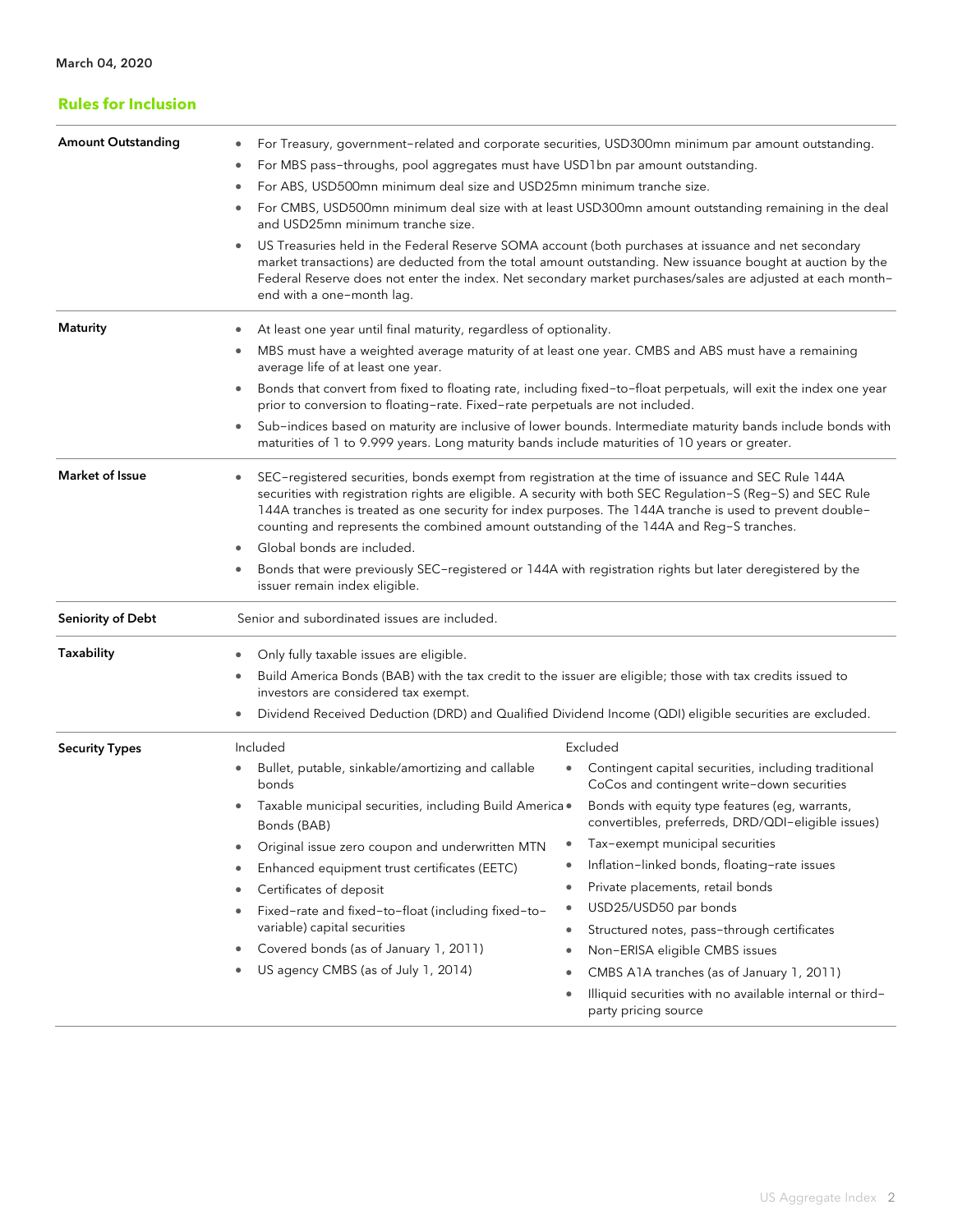# **Rebalancing Rules**

| Frequency                         | For each index, Bloomberg maintains two universes of securities: the Returns (Backward) and the Projected<br>(Forward) Universes. The composition of the Returns Universe is rebalanced at each month-end and represents<br>the fixed set of bonds on which index returns are calculated for the next month. The Projected Universe is a<br>forward-looking projection that changes daily to reflect issues dropping out of and entering the index but is not<br>used for return calculations. On the last business day of the month (the rebalancing date), the composition of the<br>latest Projected Universe becomes the Returns Universe for the following month. |
|-----------------------------------|------------------------------------------------------------------------------------------------------------------------------------------------------------------------------------------------------------------------------------------------------------------------------------------------------------------------------------------------------------------------------------------------------------------------------------------------------------------------------------------------------------------------------------------------------------------------------------------------------------------------------------------------------------------------|
| <b>Index Changes</b>              | During the month, indicative changes to securities (credit rating change, sector reclassification, amount<br>outstanding changes, corporate actions, and ticker changes) are reflected daily in the Projected and Returns<br>Universe of the index. These changes may cause bonds to enter or fall out of the Projected Universe of the index<br>on a daily basis, but will affect the composition of the Returns Universe at month-end only, when the index is next<br>rebalanced.                                                                                                                                                                                    |
| <b>Reinvestment of Cash Flows</b> | Intra-month cash flows from interest and principal payments contribute to monthly index returns but are not<br>reinvested at a short-term reinvestment rate between rebalance dates. At each rebalancing, cash is effectively<br>reinvested into the Returns Universe for the following month so that index results over two or more months reflect<br>monthly compounding.                                                                                                                                                                                                                                                                                            |
| New Issues                        | Qualifying securities issued, but not necessarily settled on or before the month-end rebalancing date, qualify for<br>inclusion in the following month's index if the required security reference information and pricing are readily<br>available.                                                                                                                                                                                                                                                                                                                                                                                                                    |

# **Pricing and Related Issues**

| Index-eligible bonds are priced on a daily basis by Bloomberg's evaluated pricing service, BVAL.                                                                                                                                                                                                                                                                                                                                                                                    |  |  |  |  |  |
|-------------------------------------------------------------------------------------------------------------------------------------------------------------------------------------------------------------------------------------------------------------------------------------------------------------------------------------------------------------------------------------------------------------------------------------------------------------------------------------|--|--|--|--|--|
| MBS generics are priced daily based on a weighted average price of underlying pools. The pools are priced<br>$\bullet$<br>by BVAL on a same-day settlement basis.                                                                                                                                                                                                                                                                                                                   |  |  |  |  |  |
| Bonds are marked on a dollar price basis.                                                                                                                                                                                                                                                                                                                                                                                                                                           |  |  |  |  |  |
| 3pm (New York time) for all securities except taxable municipal bonds which use 4pm (New York time).                                                                                                                                                                                                                                                                                                                                                                                |  |  |  |  |  |
| On early market closes, prices are taken as of 1pm (New York time), unless otherwise noted.<br>٠                                                                                                                                                                                                                                                                                                                                                                                    |  |  |  |  |  |
| If the last business day of the month is a public holiday, prices from the previous business day are used.<br>۰                                                                                                                                                                                                                                                                                                                                                                     |  |  |  |  |  |
| Bonds in the index are priced on the bid side. The initial price for new corporate issues entering the index is the<br>offer side; after the first month, the bid price is used.                                                                                                                                                                                                                                                                                                    |  |  |  |  |  |
| T+1 calendar day settlement basis for all bonds except MBS, which use same-day settlement. At month-end,<br>settlement is assumed to be the first calendar day of the following month, even if the last business day is not the<br>last day of the month, to allow for one full month of accrued interest to be calculated.                                                                                                                                                         |  |  |  |  |  |
| Daily price moves for each security are analyzed by the index pricing team to identify outliers. Index users may<br>also challenge price levels, which are then reviewed and updated as needed.                                                                                                                                                                                                                                                                                     |  |  |  |  |  |
| Returns hedged to various non-USD currencies are published for the US Aggregate Index. The indices' FX<br>hedging methodology takes rolling one-month forward contracts that are reset at the end of each month and<br>hedges each non-reporting currency-denominated bond in the index into the reporting currency terms. No<br>adjustment is made to the hedge during the month to account for price movements of constituent securities in the<br>Returns Universe of the index. |  |  |  |  |  |
| The US Aggregate Index follows the US bond market holiday schedule.                                                                                                                                                                                                                                                                                                                                                                                                                 |  |  |  |  |  |
|                                                                                                                                                                                                                                                                                                                                                                                                                                                                                     |  |  |  |  |  |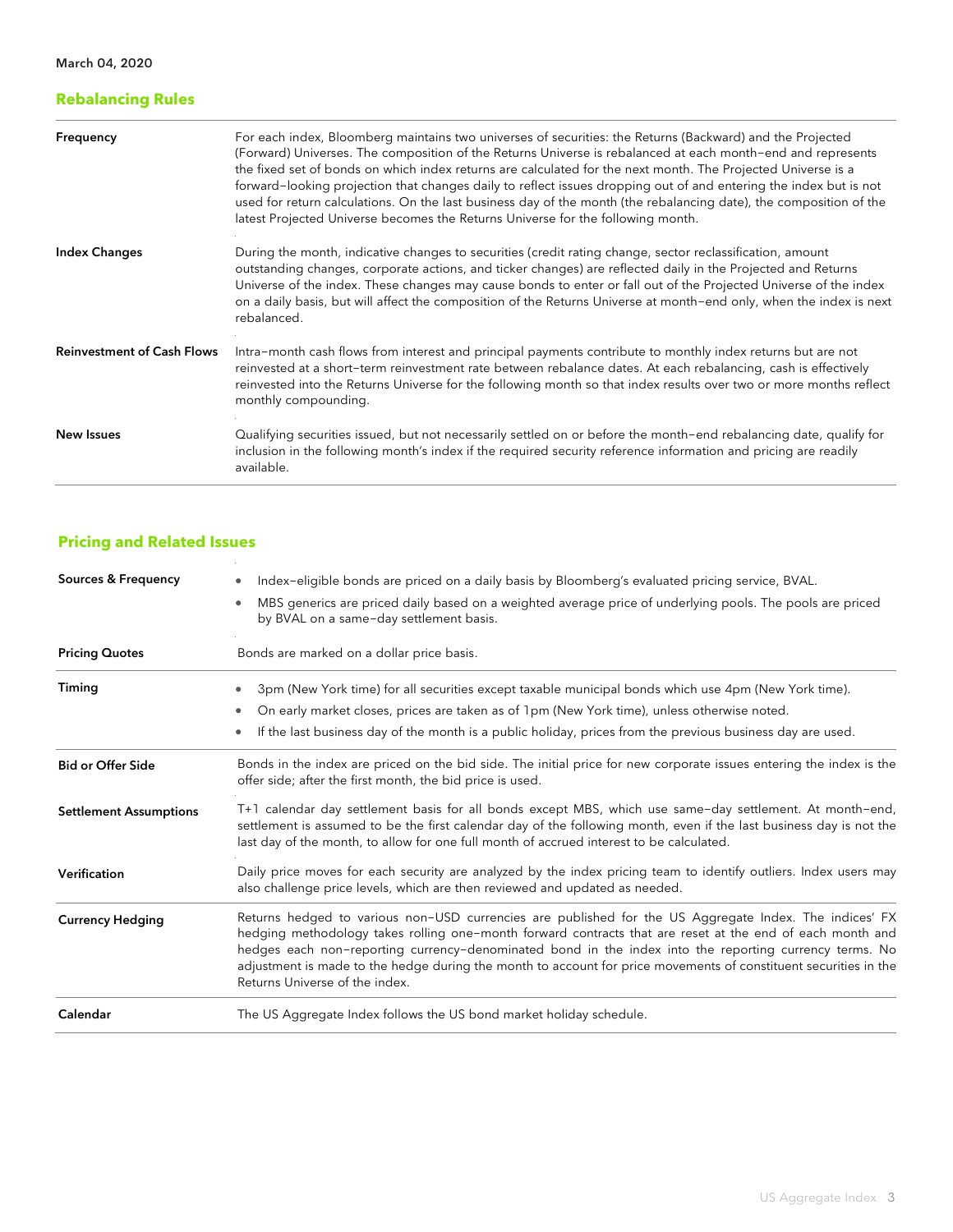# **Monthly Returns in USD, 2011-2020 (%)**

|      | Jan     | Feb     | Mar     | Apr     | May     | Jun     | Jul     | Aug     | Sep     | Oct     | Nov     | <b>Dec</b> | <b>YTD</b> |
|------|---------|---------|---------|---------|---------|---------|---------|---------|---------|---------|---------|------------|------------|
| 2011 | 0.12    | 0.25    | 0.06    | 1.27    | 1.31    | $-0.29$ | 1.59    | 1.46    | 0.73    | 0.11    | $-0.09$ | 1.10       | 7.84       |
| 2012 | 0.88    | $-0.02$ | $-0.55$ | 1.11    | 0.90    | 0.04    | 1.38    | 0.07    | 0.14    | 0.20    | 0.16    | $-0.14$    | 4.21       |
| 2013 | $-0.70$ | 0.50    | 0.08    | 1.01    | $-1.78$ | $-1.55$ | 0.14    | $-0.51$ | 0.95    | 0.81    | $-0.37$ | $-0.57$    | $-2.02$    |
| 2014 | 1.48    | 0.53    | $-0.17$ | 0.84    | 1.14    | 0.05    | $-0.25$ | 1.10    | $-0.68$ | 0.98    | 0.71    | 0.09       | 5.97       |
| 2015 | 2.10    | $-0.94$ | 0.46    | $-0.36$ | $-0.24$ | $-1.09$ | 0.70    | $-0.14$ | 0.68    | 0.02    | $-0.26$ | $-0.32$    | 0.55       |
| 2016 | 1.38    | 0.71    | 0.92    | 0.38    | 0.03    | 1.80    | 0.63    | $-0.11$ | $-0.06$ | $-0.76$ | $-2.37$ | 0.14       | 2.65       |
| 2017 | 0.20    | 0.67    | $-0.05$ | 0.77    | 0.77    | $-0.10$ | 0.43    | 0.90    | $-0.48$ | 0.06    | $-0.13$ | 0.46       | 3.54       |
| 2018 | $-1.15$ | $-0.95$ | 0.64    | $-0.74$ | 0.71    | $-0.12$ | 0.02    | 0.64    | $-0.64$ | $-0.79$ | 0.60    | 1.84       | 0.01       |
| 2019 | 1.06    | $-0.06$ | 1.92    | 0.03    | 1.78    | 1.26    | 0.22    | 2.59    | $-0.53$ | 0.30    | $-0.05$ | $-0.07$    | 8.72       |
| 2020 | 1.92    | 1.80    |         |         |         |         |         |         |         |         |         |            | 3.76       |

## **Index History**

| June 1, 2017           | Hybrid ARMs removed from the index.                                                                                                                                                              |
|------------------------|--------------------------------------------------------------------------------------------------------------------------------------------------------------------------------------------------|
| April 1, 2017          | Liquidity constraint raised to USD300mn from USD250m for Treasury, Government-Related and Corporate securities.                                                                                  |
| July 1, 2014           | US agency CMBS added to the index.                                                                                                                                                               |
| June 1, 2014           | Global classification scheme modified to incorporate new sectors, sector name changes and sector retirements.                                                                                    |
| April 1, 2014          | Minimum liquidity for US MBS Index constituents raised from USD250mn to USD1bn.                                                                                                                  |
| April 1, 2013          | Loan participation notes (LPNs) eligible for the index.                                                                                                                                          |
| May 1, 2012            | Issuer eligibility for fixed-rate ABS no longer based on a predefined list of "eligible" issuers.                                                                                                |
| <b>January 1, 2011</b> | Covered bonds become eligible. A1A tranches are removed from the CMBS portion of the index.                                                                                                      |
| October 1, 2009        | US ABS home equity sector removed from the index.                                                                                                                                                |
| January 1, 2008        | Fixed-to-floating rate perpetual securities without a coupon step-up on their first call date eligible for inclusion.<br>US MBS fixed-rate balloons and US ABS manufactured housing removed.     |
| April 1, 2007          | Agency Hybrid Adjustable Rate Mortgage (ARM) securities added to the index, but not eligible for the Global<br>Aggregate.                                                                        |
| July 1, 2005           | Fitch ratings added to Moody's and S&P to determine index eligibility based on the middle rating from each agency.                                                                               |
| July 1, 2004           | Liquidity constraint raised to USD250mn/USD25mn CMBS tranche size from USD200mn.                                                                                                                 |
| October 1, 2003        | Liquidity constraint raised to USD200mn from USD150mn.                                                                                                                                           |
|                        | Capital and senior unsecured securities with fixed-to-variable coupons added to the index.                                                                                                       |
|                        | Lower of Moody's and S&P rating used to determine index eligibility; previously, Moody's was used as the primary rating<br>with S&P rating used in cases where a Moody's rating was unavailable. |
| July 1, 2000           | ABS liquidity constraint raised to USD500mn for deal size and USD25mn for tranche size. Absorbed all Yankee<br>corporates into their respective industry and sector classification.              |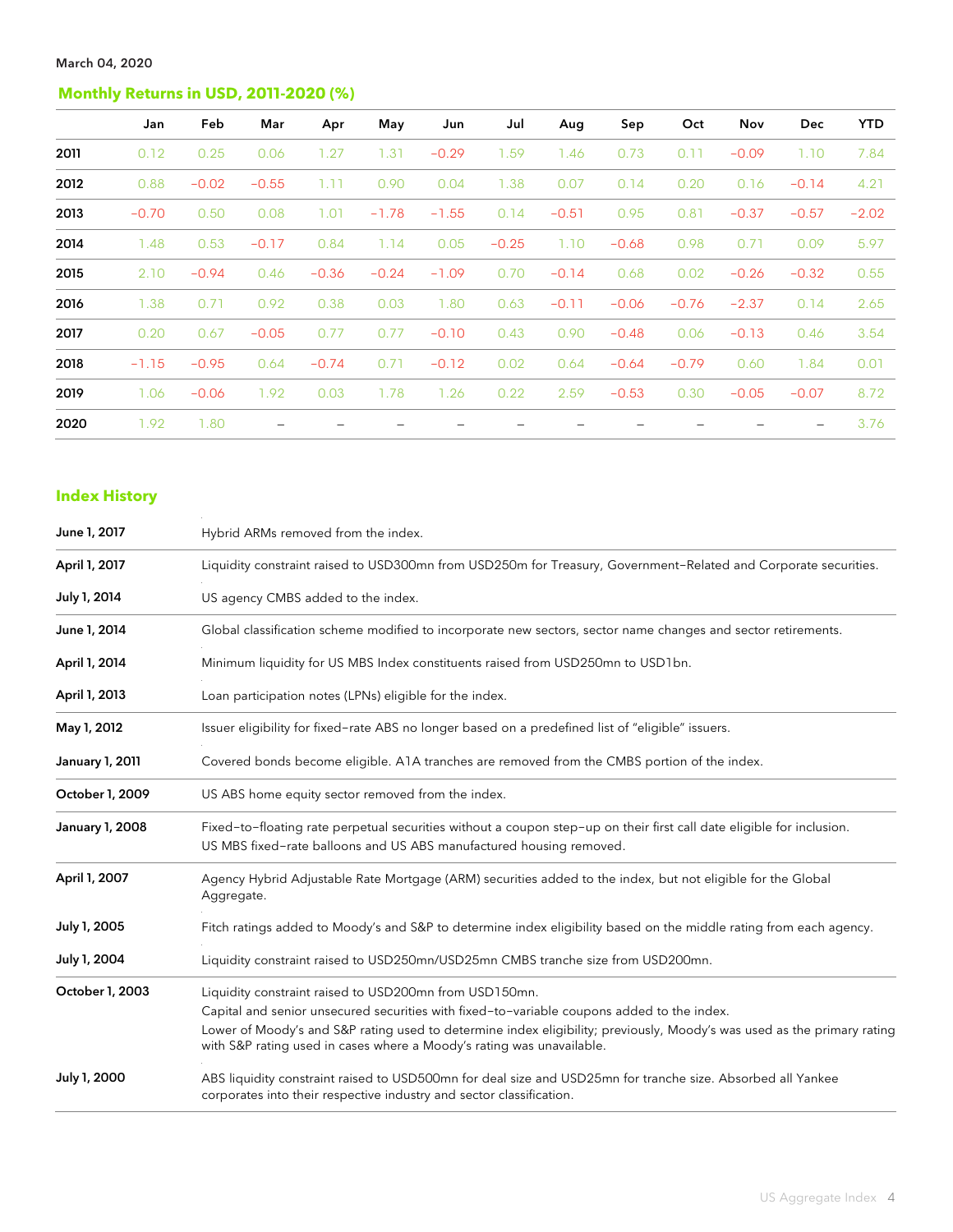| July 1, 1999    | Liquidity constraint raised to USD150mn from USD100mn. ERISA-eligible CMBS issues added to the index.                                    |  |  |  |
|-----------------|------------------------------------------------------------------------------------------------------------------------------------------|--|--|--|
| January 1, 1998 | Removed US TIPS from US Aggregate Index.                                                                                                 |  |  |  |
| January 1, 1994 | Liquidity constraint raised to USD100mn from USD50mn for non-government securities.                                                      |  |  |  |
| January 1, 1992 | ABS and MBS balloon issues added to the index. Liquidity constraint increased to USD50mn from USD25mn for non-<br>government securities. |  |  |  |
| January 1, 1990 | Liquidity constraint raised to USD100mn from USD25mn for government issues.                                                              |  |  |  |
| August 1, 1988  | Liquidity constraint raised to USD25mn from USD1mn for corporate issues.                                                                 |  |  |  |
| January 1, 1986 | US Aggregate Index introduced, with historical data backfilled to January 1976.                                                          |  |  |  |

## **Sub-indices and Index Customizations**

Bloomberg publishes numerous sub-indices of flagship indices and bespoke benchmarks created for specific index users. Several types of bespoke indices are available to select or customize the most appropriate benchmark for specific portfolio needs:

| Sub-Index Type                       | Description                                                                                                                                             | <b>Examples</b>                                                               |
|--------------------------------------|---------------------------------------------------------------------------------------------------------------------------------------------------------|-------------------------------------------------------------------------------|
| <b>Enhanced Constraint</b>           | Applies a more or less stringent set of constraints to any<br>existing index.                                                                           | US Aggregate ex Baa<br>$\bullet$<br>US Aggregate 1-3 Year                     |
| <b>Composites</b>                    | Investors assign their own weights to sectors or other index.<br>sub-components within an overall index.                                                | 50% US Aggregate; 50% Euro Aggregate<br>30% US Government-Related; 70% US MBS |
| <b>Issuer Constrained</b>            | Indices that cap issuer exposure to a fixed percentage.<br>Options available for applying issuer caps and redistributing<br>excess MV to other issuers. | US Credit 2% Issuer Capped                                                    |
| <b>Float Adjusted</b>                | Adjusts par amount outstanding of bonds for holdings of<br>central governments that are publicly available.                                             | US Aggregate Float Adjusted<br>$\bullet$                                      |
| ESG<br>Screened/Weighted             | Applies Environmental, Social and Governance filters and/or<br>tilts to a standard index.                                                               | US Aggregate Socially Responsible Index<br>US Aggregate ESG Weighted          |
| <b>Mirror Futures Index</b><br>(MFI) | An index consisting of 14 funded futures contracts weighted<br>to match closely the beginning-of-month OAD of the index.                                | US Aggregate Mirror Futures Index                                             |
| <b>Duration Hedged</b>               | Indices constructed to reflect the underlying return of an<br>index with its duration fully or partially hedged using its MFI.                          | US Aggregate Duration Hedged Index                                            |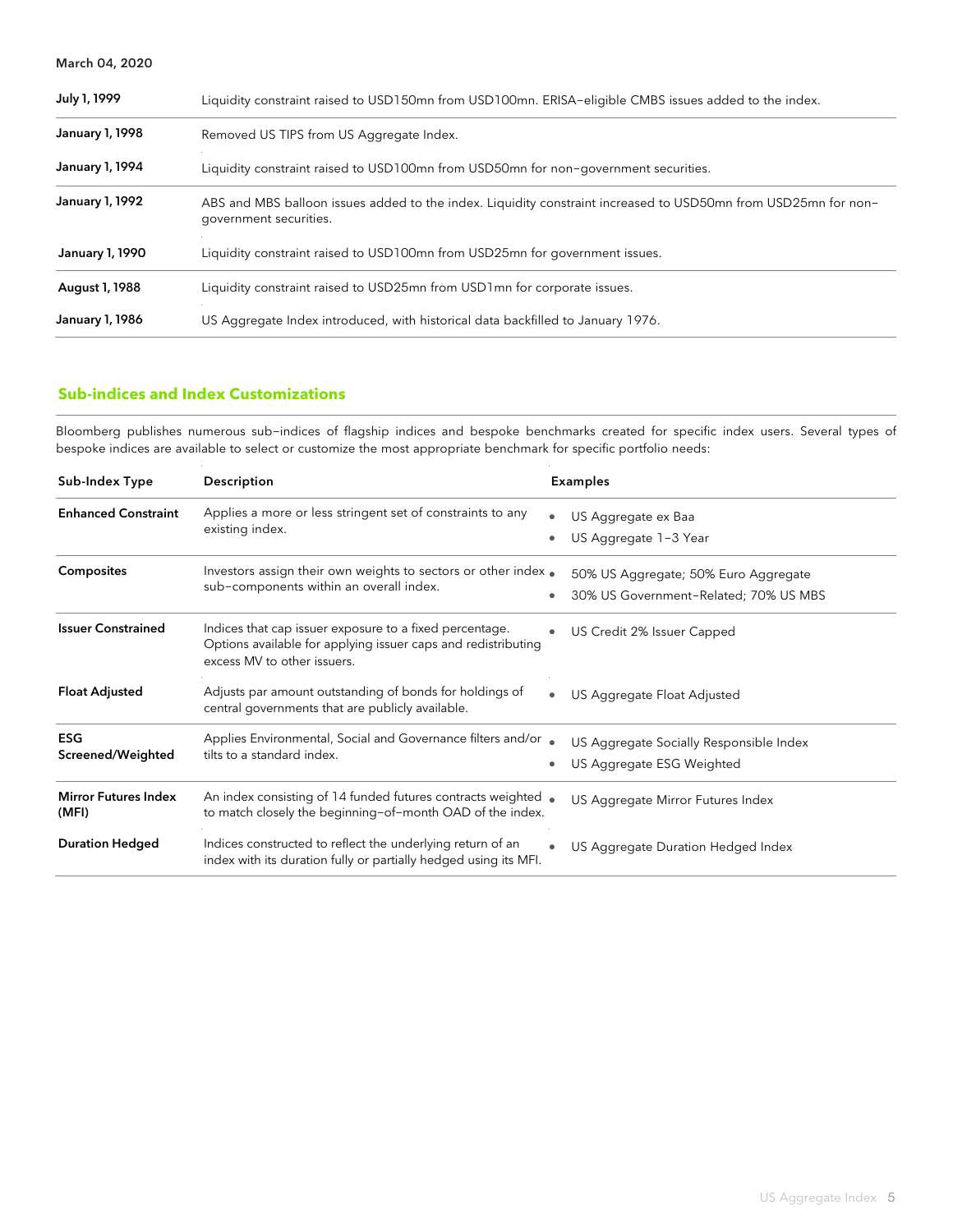## **Accessing Index Data**

| <b>Bloomberg Terminal®</b>       | Bloomberg benchmarks are the global standard for capital markets investors.                                                                         |  |  |  |  |  |
|----------------------------------|-----------------------------------------------------------------------------------------------------------------------------------------------------|--|--|--|--|--|
|                                  | INDEX <go> - The Bloomberg Indices landing page is a dashboard for index-related information on the<br/><math display="inline">\bullet</math></go>  |  |  |  |  |  |
|                                  | terminal. Find daily and monthly index returns for key indices from each index family as well as index                                              |  |  |  |  |  |
|                                  | publications including methodologies, factsheets, monthly reports, updates and alerts.                                                              |  |  |  |  |  |
|                                  | IN <go> - The Bloomberg Index Browser displays the latest performance results and statistics for the<br/><math display="inline">\bullet</math></go> |  |  |  |  |  |
|                                  | indices as well as history. IN presents the indices that make up Bloomberg's global, multi-asset class                                              |  |  |  |  |  |
|                                  | index families into a hierarchical view, facilitating navigation and comparisons. The "My Indices" tab allows                                       |  |  |  |  |  |
|                                  | a user to focus on a set of favorite indices.                                                                                                       |  |  |  |  |  |
|                                  | PORT <go> - Bloomberg's Portfolio &amp; Risk Analytics solution includes tools to analyze the risk, return, and<br/>٠</go>                          |  |  |  |  |  |
|                                  | current structure of indices. Analyze the performance of a portfolio versus a benchmark or use models for                                           |  |  |  |  |  |
|                                  | performance attribution, tracking error analysis, value-at-risk, scenario analysis, and optimization.                                               |  |  |  |  |  |
|                                  | DES <go> - The index description page provides transparency into an individual index including<br/><math display="inline">\bullet</math></go>       |  |  |  |  |  |
|                                  | membership information, aggregated characteristics and returns, and historical performance.                                                         |  |  |  |  |  |
| <b>Bloomberg Indices Website</b> | The index website makes available limited index information including:                                                                              |  |  |  |  |  |
| (www.bloomberg.com/              | Index methodology and factsheets                                                                                                                    |  |  |  |  |  |
| professional/product/indices)    | Current performance numbers for select indices<br>$\bullet$                                                                                         |  |  |  |  |  |
| <b>Data Distribution</b>         | Index subscribers may choose to receive index data in files. Files may include:                                                                     |  |  |  |  |  |
|                                  | Index level and/or constituent level returns and characteristics for any indices<br>٠                                                               |  |  |  |  |  |
|                                  | Automatic delivery of files via email or SFTP following the completion of the index production process                                              |  |  |  |  |  |
|                                  | after market close                                                                                                                                  |  |  |  |  |  |
|                                  | Clients may receive standard files or may customize file contents                                                                                   |  |  |  |  |  |
|                                  | Index data is also available via authorized redistributors                                                                                          |  |  |  |  |  |
|                                  |                                                                                                                                                     |  |  |  |  |  |

### **Bloomberg Total Return Index Value Tickers: US Aggregate and Related Indices**

| Ticker (USD Unhedged) | Index                     | Ticker (USD Unhedged) Index |                                   |
|-----------------------|---------------------------|-----------------------------|-----------------------------------|
| LBUSTRUU              | US Aggregate Index        | LU3ATRUU                    | US Aggregate Aaa                  |
| LC08TRUU              | US Intermediate Aggregate | LU2ATRUU                    | US Aggregate Aa                   |
| LU13TRUU              | US Aggregate 1-3 Year     | <b>LU1ATRUU</b>             | US Aggregate A                    |
| LU35TRUU              | US Aggregate 3-5 Year     | LUBATRUU                    | US Aggregate Baa                  |
| LU57TRUU              | US Aggregate 5-7 Year     | LUGCTRUU                    | US Government/Credit              |
| LU71TRUU              | US Aggregate 7-10 Year    | LF97TRUU                    | US Intermediate Government/Credit |
| LU10TRUU              | US Aggregate 10+ Year     | LGC5TRUU                    | US Long Government/Credit         |

Total Return Index Values are available in other currencies and on a hedged basis. Attributes such as yield and duration, are also available. Please refer to Accessing Bloomberg Barclays Index Data Using Bloomberg Tickers for a full list of tickers and attributes that are available.

## **Index Licensing**

Bloomberg requires index data licenses for services and products linked to the Indices

- Index or Constituent-Level Redistribution
- Bond Pricing Service
- Exchange Traded Funds (ETFs)
- Exchange Traded Notes (ETNs)
- 
- OTC Derivative Products
- Index-Linked Insurance Products
- Custom Index Solutions

● Mutual Funds